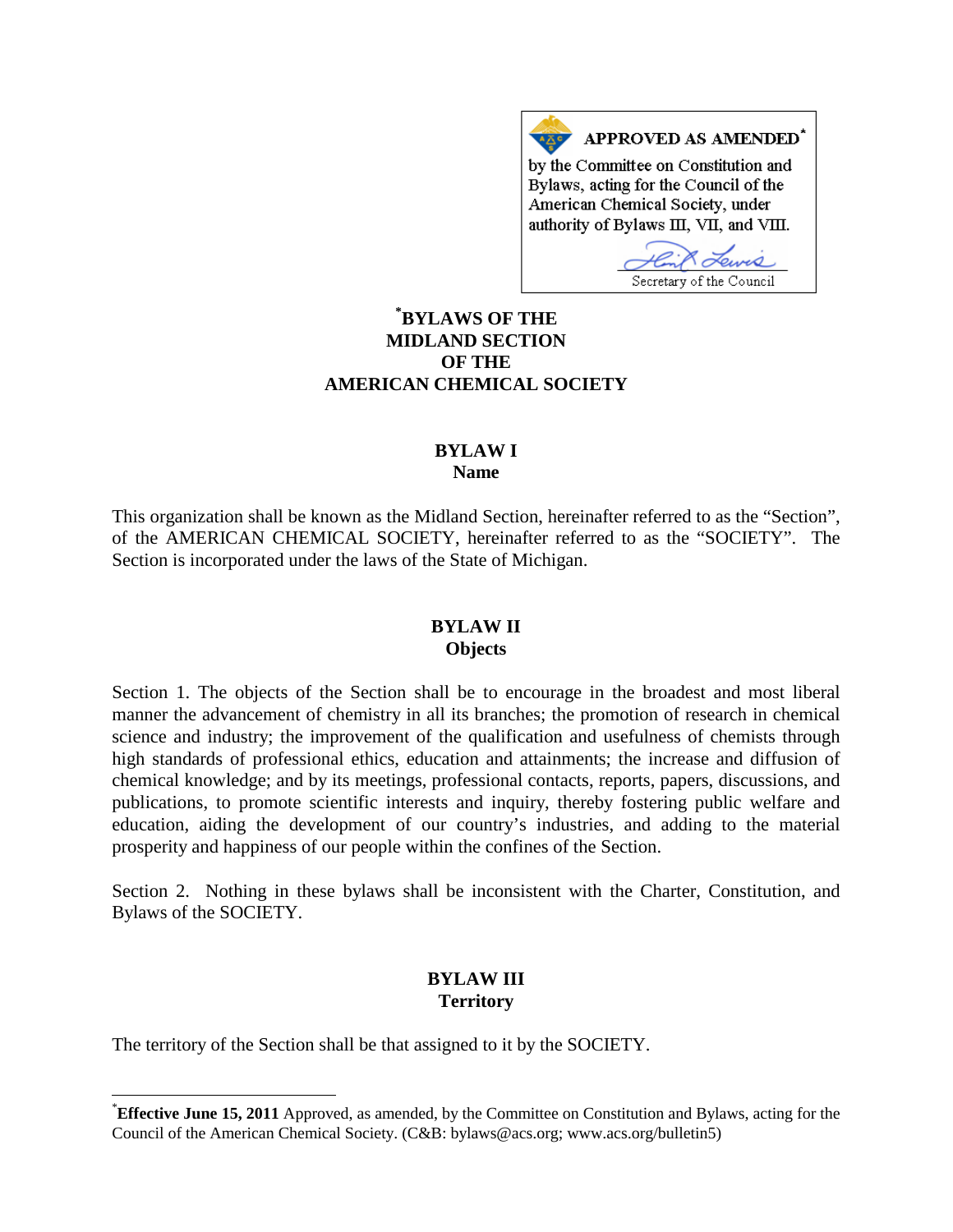### **BYLAW IV Members and Affiliates**

Section 1. The rolls of the Section shall include those MEMBERS, STUDENT MEMBERS, and Society Affiliates of the SOCIETY residing within the territory of the Section, provided that exceptions to this rule may be made in conformity with the Constitution and Bylaws of the SOCIETY.

Section 2. All Local Section Affiliates shall be elected by the Section's Board of Directors.

Section 3. MEMBERS, STUDENT MEMBERS, Society Affiliates, and Local Section Affiliates shall have such rights and privileges as are accorded them by the Constitution and Bylaws of the SOCIETY. Society Affiliates and Local Section Affiliates may not vote for or hold an elective position of the Section or vote on Articles of Incorporation and bylaws of the Section. Society Affiliates may not serve as voting members of the Board of Directors. Local Section Affiliates may not serve on the Board of Directors.

## **BYLAW V Organization**

Section 1. The officers of the Section shall be a Chair, Chair-Elect, Secretary, and Treasurer.

Section 2. The Section shall have Councilors and Alternate Councilors as provided in the Constitution and Bylaws of the SOCIETY.

Section 3. The Board of Directors shall consist of the officers of the Section, the Immediate Past Chair, the Councilors, the Alternate Councilors, the Chair of the Committee on Nominations and Elections, and nine Directors, all of whom shall be voting members. Other committee chairs shall be nonvoting members. A majority of the voting members of the Board of Directors shall constitute a quorum.

Section 4. The Executive Committee shall consist of the officers, the Immediate Past Chair, and three Directors elected by the Board of Directors.

Section 5. Other than Councilors and Alternate Councilors, all officers and other persons elected by the members shall be chosen from the members. Councilors and Alternate Councilors elected by the members shall be chosen from the MEMBERS.

Section 6. The latest edition of *Robert's Rules of Order Newly Revised* shall be the parliamentary authority for resolution of procedural matters during business meetings.

### **BYLAW VI Manner of Election and Terms of Office**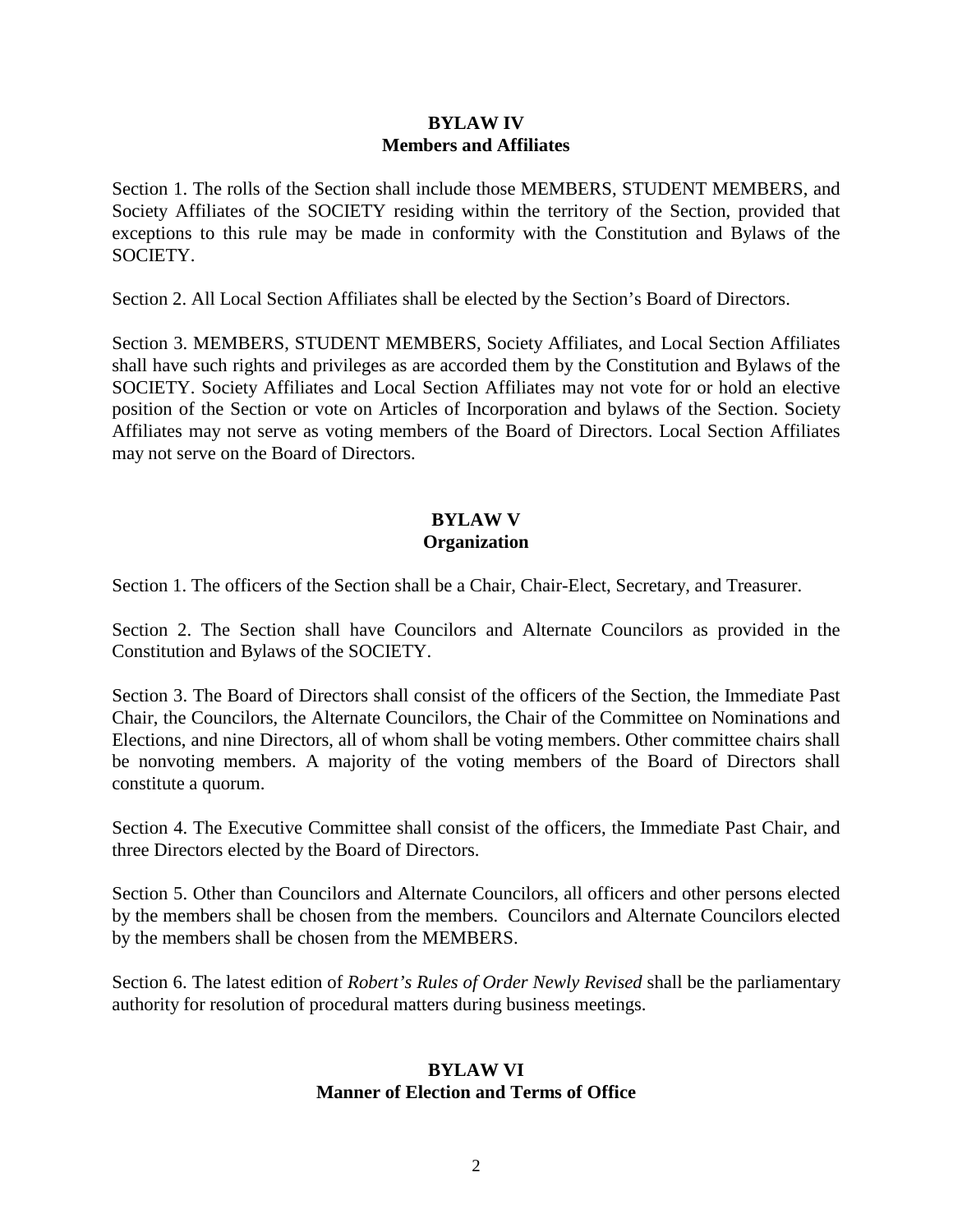Section 1. Elected officers of the Section shall serve for a term of one year, beginning January 1 or until their successors are elected. The Chair-Elect shall succeed to the office of Chair upon completion of the Chair's term of office.

Section 2. Councilors, Alternate Councilors, and Directors shall be elected for a term of three years, beginning on January 1. So far as possible, one-third (1/3) of the number in each classification shall be elected each year.

Section 3. In the event of a vacancy in the office of Chair, the Chair-Elect shall assume the added duties of Chair for the unexpired term. All other vacancies shall be filled by the Board of Directors by interim appointment for the period up to the next annual election, at which time the Section shall choose a member to fill out the unexpired term, if any. To temporarily fill a vacancy in the positions of Councilor or Alternate Councilor, a MEMBER of the Section must be appointed by the Board of Directors. In the event the office of Chair-Elect is filled by interim appointment, the Section shall elect both a Chair and Chair-Elect at its annual election.

Section 4. The Chair of the Committee on Nominations and Elections shall be elected at the regular fall election to serve one year starting January 1.

Section 5.

- a. The Committee on Nominations and Elections shall nominate at least two candidates for each position for which a vacancy will occur. Nominations from the floor or by petition prior to the close of nominations at the meeting are in order, but no nominee's name shall be placed on the ballot unless the nominee has indicated willingness to serve if elected.
- b. The report of the Committee on Nominations and Elections shall be given at the September meeting and be included in the Local Section publication prior to the meeting. The election results shall be announced at the November meeting, if possible.

Section 6. The Section's balloting procedures shall be consistent with those of the SOCIETY and shall meet the requirements of (1) fair balloting that is open to all eligible members; (2) anonymity, (3) protection against fraudulent balloting, (4) ballot archiving, and (5) the timely reporting and archiving of balloting results.

Section 7. Election ballots shall be distributed as soon as possible after the September meeting. The Secretary or other designated officer of the Section shall validate all ballots cast. The Committee on Nominations and Elections shall ensure that all valid ballots that have been received by the date specified are counted, and shall certify the results.

Section 8. The election results depend on receiving a plurality of the votes cast.

Section 9. A tie vote shall be resolved by the Board of Directors.

### **BYLAW VII Recall of Elected Officials**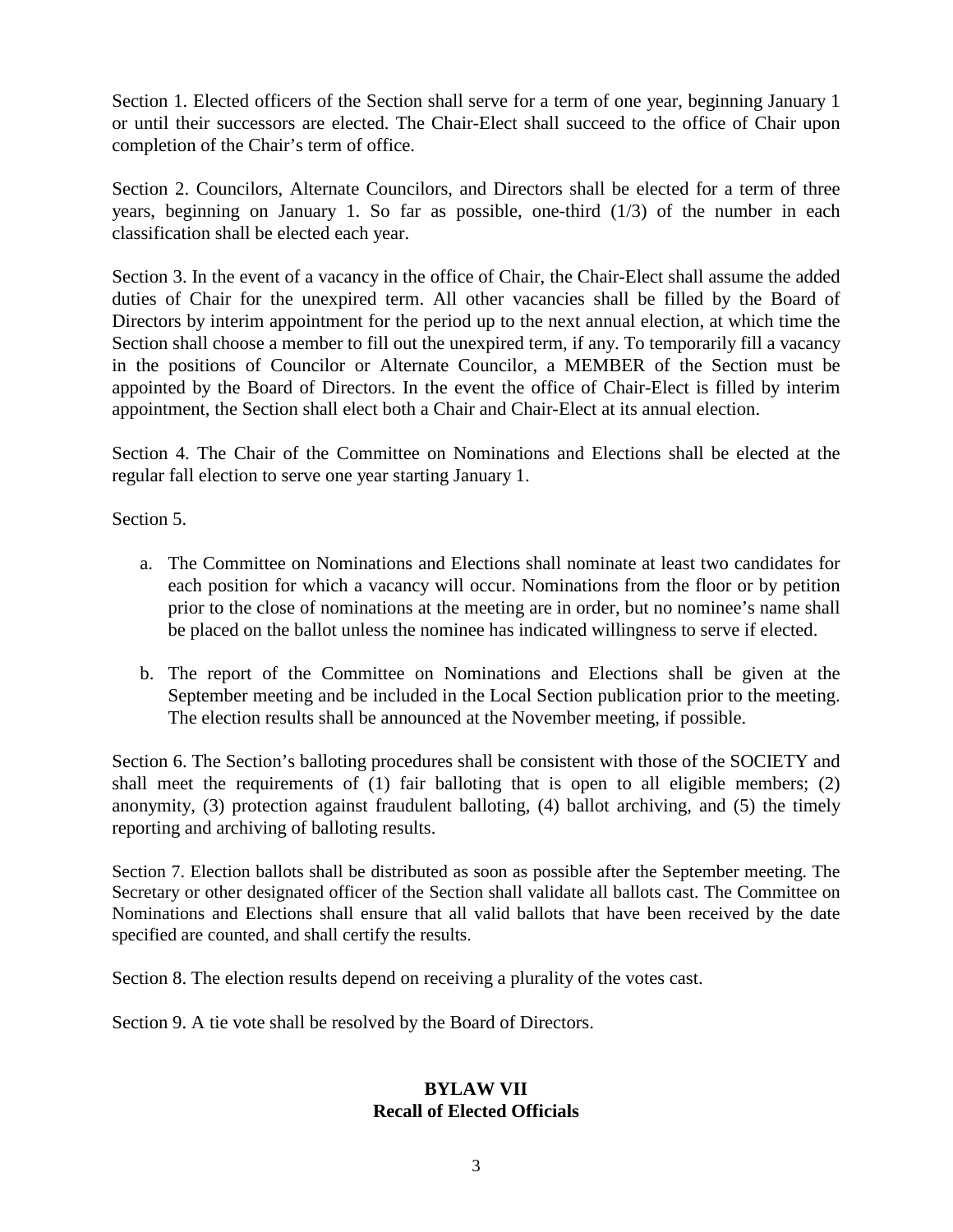Section 1. The elected officials of the Section (Officers, Board of Directors or elected Executive Committee Members) are subject to recall for neglect of duties or conduct injurious to the SOCIETY. Recall procedures are not applicable to Councilors and Alternate Councilors elected by Local Sections.

Section 2. The recall of an official shall be initiated when a signed petition, indicating in writing the specific charges and reasonable substantiating evidence is submitted to the Chair from at least five voting members of the Section. In the event the Chair is the official in question, the Vice-Chair or Chair-Elect shall receive the petition and shall assume the duties of the Office of Chair with respect to this issue until the issue is resolved.

Section 3. The Chair shall, without delay, determine that the petitioners are aware of the gravity of their actions and the procedures to be followed. The Chair shall seek an alternate resolution to the problem and a withdrawal of the petition at this time. In the absence of a resolution to the problem, the Chair shall present the issue to the Board of Directors as a new business item at the next Board of Directors meeting.

- a. The Board of Directors shall promptly continue the recall process or dismiss the petition as ill-founded or find an alternative solution to the problem. The Chair shall promptly inform the petitioners and the official of the decision of the Board of Directors.
- b. If the proceedings continue, the Chair shall assign the duties of the official to another qualified member of the Section until the issue is resolved.
- c. If the proceedings continue, the official shall be offered an opportunity to answer the allegations in the petition before the Board of Directors.

Every reasonable effort shall be made to contact the official throughout this procedure. That effort shall include a certified letter to the last known address on the official SOCIETY membership rolls. Upon notification, the official shall have thirty days to make a written response to the allegations. The Board of Directors shall decide whether to proceed after studying the official's response. The Chair shall inform the official and the petitioners of the decision of the Board of Directors.

If no contact with the official can be made after a reasonable effort, the Board of Directors may remove the official in question with a two-thirds (2/3) vote of the remaining members.

- d. If the proceedings continue, the official shall choose one of the following options:
	- (1) The official may resign.
	- (2) The official may request a recall vote in the same manner as the original election, which must be consistent with the Section bylaws. The voting membership shall be informed, through brief written statements prepared by the Board of Directors and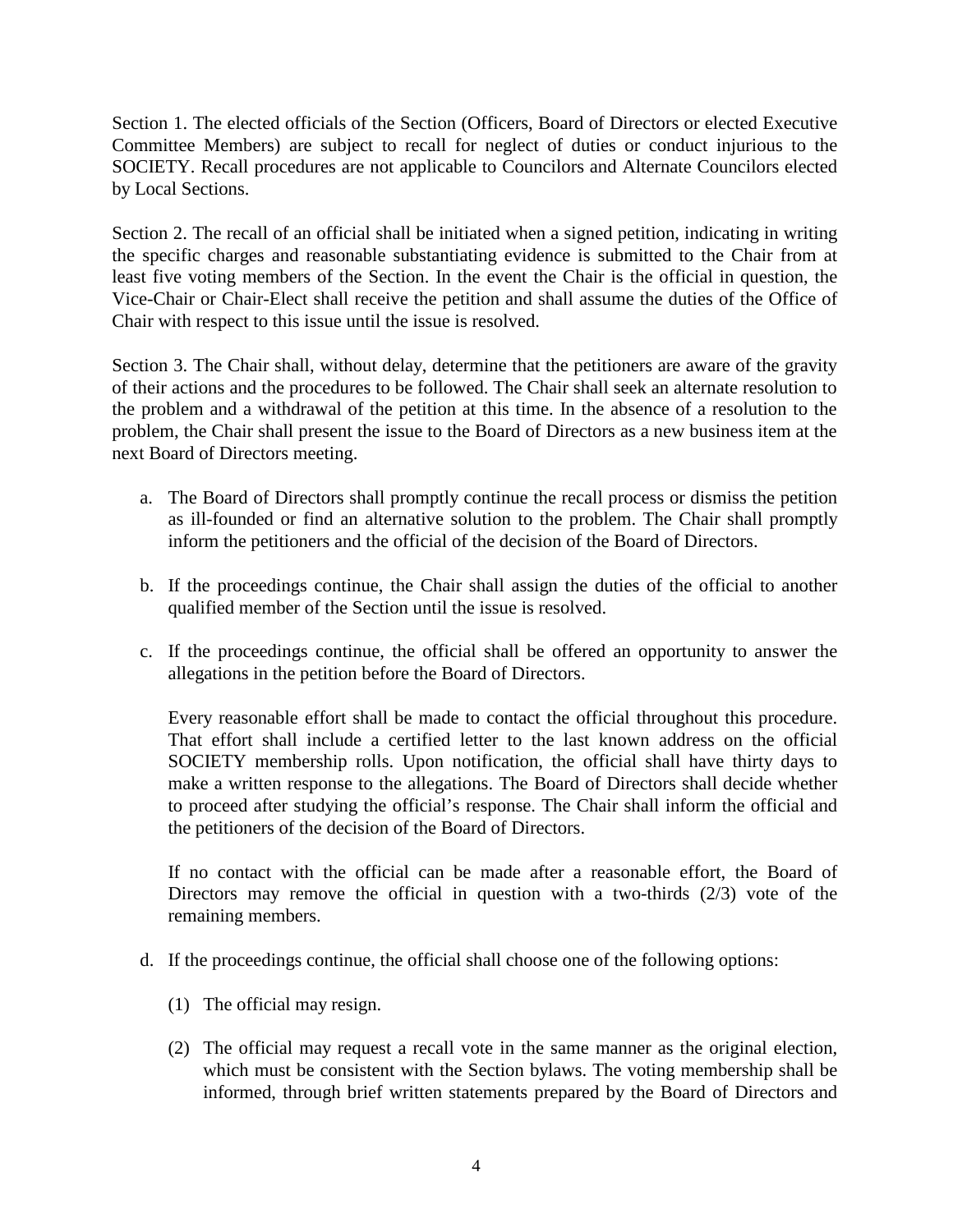the official, of the issues involved with the recall vote. Both statements shall be distributed to the voting membership before the vote is taken.

- (3) The official may request a hearing and a recall vote by the remaining members of the Board of Directors. A two-thirds (2/3) vote of the remaining members of the Board of Directors shall be required to recall the official.
- (4) The official may choose not to respond and thus forfeit the position.

Section 4. The vacancy provisions of these bylaws shall be used to fill a vacancy caused by a recall process. The membership of the Section and the Executive Director of the SOCIETY shall be informed of the results of the recall process and the replacement of the official.

# **BYLAW VIII Duties of Officers, Board of Directors, and Executive Committee**

Section 1. The duties of the officers shall be those customarily performed by such officers, together with those responsibilities prescribed by the Constitution and Bylaws of the SOCIETY and by these bylaws, and such other duties as may be assigned from time to time by the Board of Directors.

Section 2. The Chair of the Section shall serve as Chair of the Board of Directors and the Executive Committee, and shall appoint all committees authorized in these bylaws or by the Board of Directors, except the Chair and members of the Committee on Nominations and Elections.

Section 3. The Board of Directors shall be the governing body of the Section and shall have full power to conduct, manage, and direct the business and affairs of the Section in accordance with the Constitution and Bylaws of the SOCIETY, these bylaws, and the Section's Articles of Incorporation.

Section 4. The Board of Directors shall meet at least three times annually to review the affairs of the Section.

Section 5. Meetings of the Board of Directors may be called by the Chair or by the Secretary at the request of three or more voting members of the Board.

Section 6. The Executive Committee shall act as an advisory board to the Chair and may be empowered to act for the Board of Directors. It shall report its interim actions to the Board of Directors.

Section 7. Meetings of the Executive Committee may be called by the Chair or by the Secretary at the request of at least three of its members.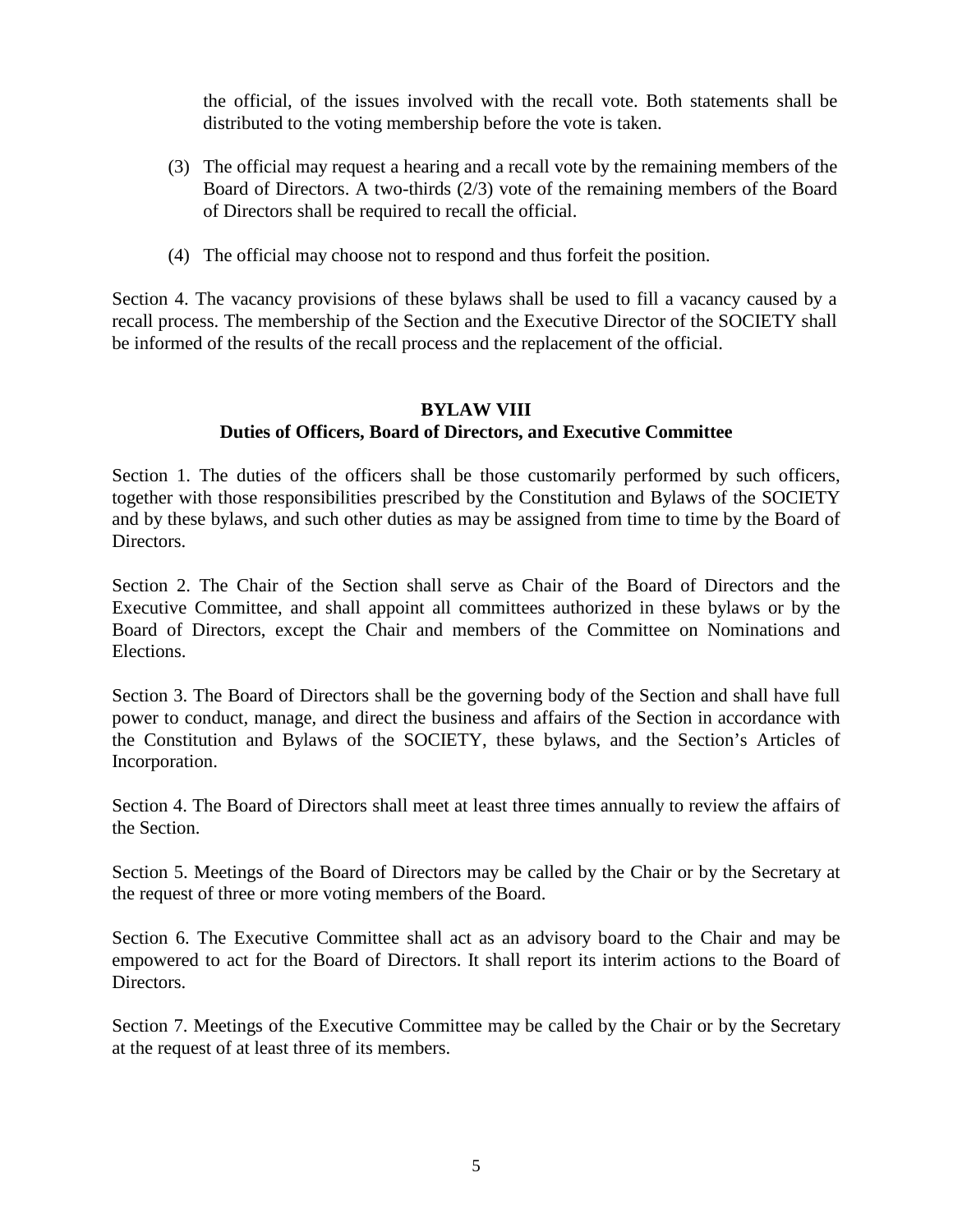# **BYLAW IX Local Section Groups**

The Board of Directors may authorize the formation of Local Section Groups devoted to the promotion of one or more branches of chemistry. Each such Group shall operate in conformity with the bylaws of and shall be responsible to the Section.

### **BYLAW X Committees**

Section 1. The Committee on Nominations and Elections shall be composed of the Chair of the Committee on Nominations and Elections, the Chair-Elect of the Section, and three members appointed by the Committee Chair, and shall include a Director or Councilor whose term extends beyond the current year.

Section 2. There shall be the following standing committees, whose duties shall be defined by the Board of Directors.

- a. Membership
- b. Program
- c. Publicity

Section 3. Special committees may be established by the Board of Directors.

### **BYLAW XI Finances**

Section 1. All members of the Section, except members in emeritus status of the SOCIETY, and Society Affiliates may be assessed such voluntary annual Local Section dues as may be set by the Board of Directors.

Section 2. The annual dues of Local Section Affiliates shall be set by the Board of Directors in accordance with the Constitution and Bylaws of the SOCIETY.

Section 3. An annual audit shall be conducted by two or more disinterested members, appointed by an officer with no authority to disburse funds, who shall submit a report to the Executive Committee by January 31.

## **BYLAW XII Amendments**

Section 1. These bylaws shall be amended as follows: